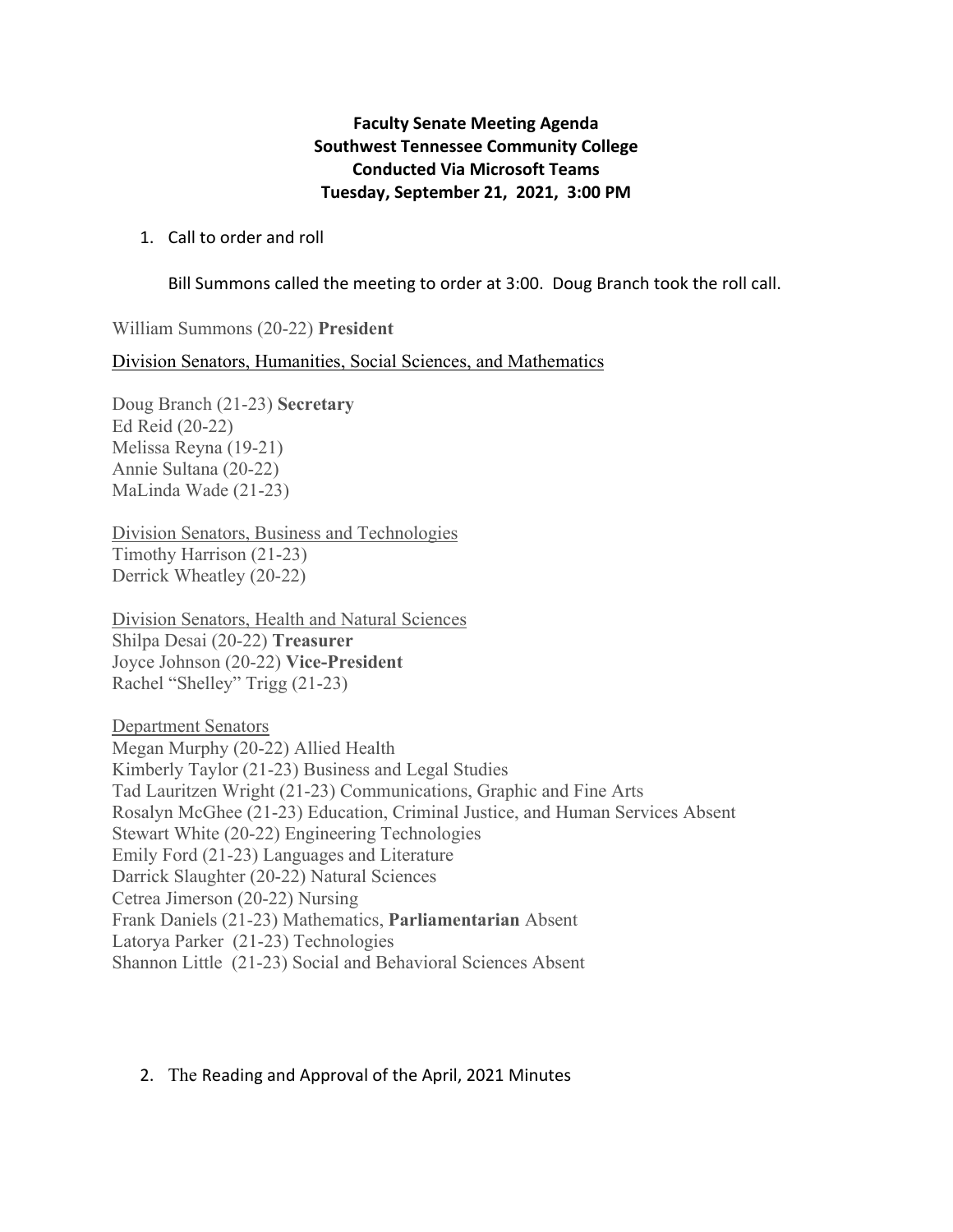The body approved the minutes from the April, 2021 faculty senate meeting.

- 3. Reports from Senate Officers and Senate Committees
- A. Joyce Johnson: Report on regular SEC meeting with Kendricks Hooker, VPAA and Sindy Abadie, Special Assistant to VPAA

Joyce noted several issues that were mentioned in that meeting:

The committee charged with rewriting policies concerning the conversion of term appointments to tenure track appointments submitted recommendations to TBR, which has pre‐approved the document, with approval to happen after some wording changes are made.

Faculty, especially those planning to apply for promotion and tenure, are reminded to download old evaluations by October 1, when they will disappear from the current place they are housed, the DEIT website.

Enrollment numbers look very poor. Headcount is down 24% from Fall, 2019. This is causing financial difficulty for the college, with a budget deficit of about \$8M. We think that, with federal assistance, we can make it through this year, but next year might be an issue. The only real solution is an increase in enrollment. Because of financial constraints, 41 open positions mostly had to be frozen for hiring, although there have been a few unavoidable hires.

One strategy for enrollment increase will be, possibly, to offer more SWIFT term classes if incoming data suggests that they are working well. Another is to increase OER course offerings and doing more surveying of students to see what they want and need in terms of scheduling.

No decision has been made, but there is a possibility that, for the week after Thanksgiving, we may transition to an all‐online platform.

We have no immediate plans to offer rapid COVID testing on a college-wide basis, but this may be a future possibility. We are also preparing for the Whitehaven campus' being a site for offering COVID booster inoculations.

B. Bill Weppner and Hannah Province: Report on the New Faculty Evaluation Tool

The new evaluation tool, piloted last year, is now considered for approval. The Faculty Development and Evaluation committee surveyed the faculty, 100% of whom preferred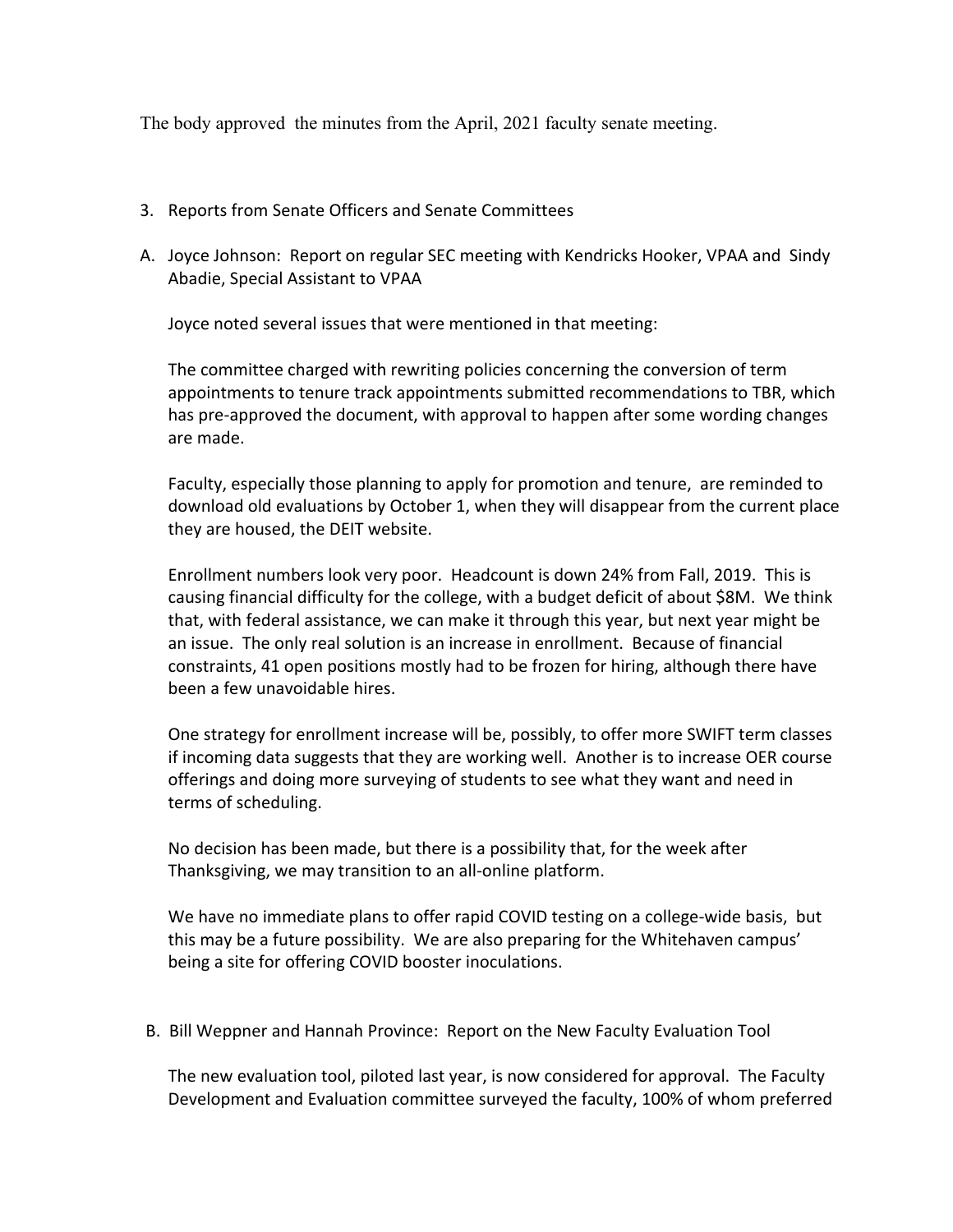the new tool to the old one. There were a few hesitancies, such as concern about how the old system would have been helpful for people applying for promotion and tenure, but Hannah is assuring those concerned that the sessions she conducts with unpromoted and untenured faculty stresses the importance of saving relevant materials on a one‐drive. She believes faculty are preparing themselves well for eventual promotion and tenure. (There will, however, be an opportunity to upload relevant material, should a faculty member wish to do so, in each of the areas for which a faculty member is evaluated.)

It was moved that the senate accept the FDEC's recommendation for the new instrument. The motion passed, with the understanding that a few changes be made, including a statement that faculty members not be required to upload documentation for action items accomplished.

It was noted as well that even fully promoted and tenured faculty must undergo the evaluation process each year. This contradicts an earlier policy saying that the fully promoted and tenured need go through the process only once every three years.

Bill Weppner, especially, was thanked by the senate for having worked on this new instrument for many years.

C. Michael Rounds: Report from the Grade Appeals Committee on New Procedures

Michael reported on many new modifications, many having to do with the names of college administrative positions that no longer exist. A major change had to do with a student having grounds for grade appeal if a professor did not meet classes in the modality for which the class was originally offered. Another had to do with the time frame in which student complaints must be filed, from six months to three months.

It was moved that the senate approve the changes to the policy, with minor wording changes, which Michael would make and offer to his committee for approval before resubmitting the document to the SEC, to whom the senate gave the power to make the final senate approval bypassing another vote of the entire senate.

- 4. Old Business
- 5. New Business
- A. Bill Summons: Discussion of the Possible Formation of an *Ad Hoc* Committee about Academic Freedom in Online Environments

Bill reported that faculty members have complained that the Teaching Academy having too much power over content and presentation of online classes, one faculty member's classes even having been deleted, by the Teaching Academy, without informing the